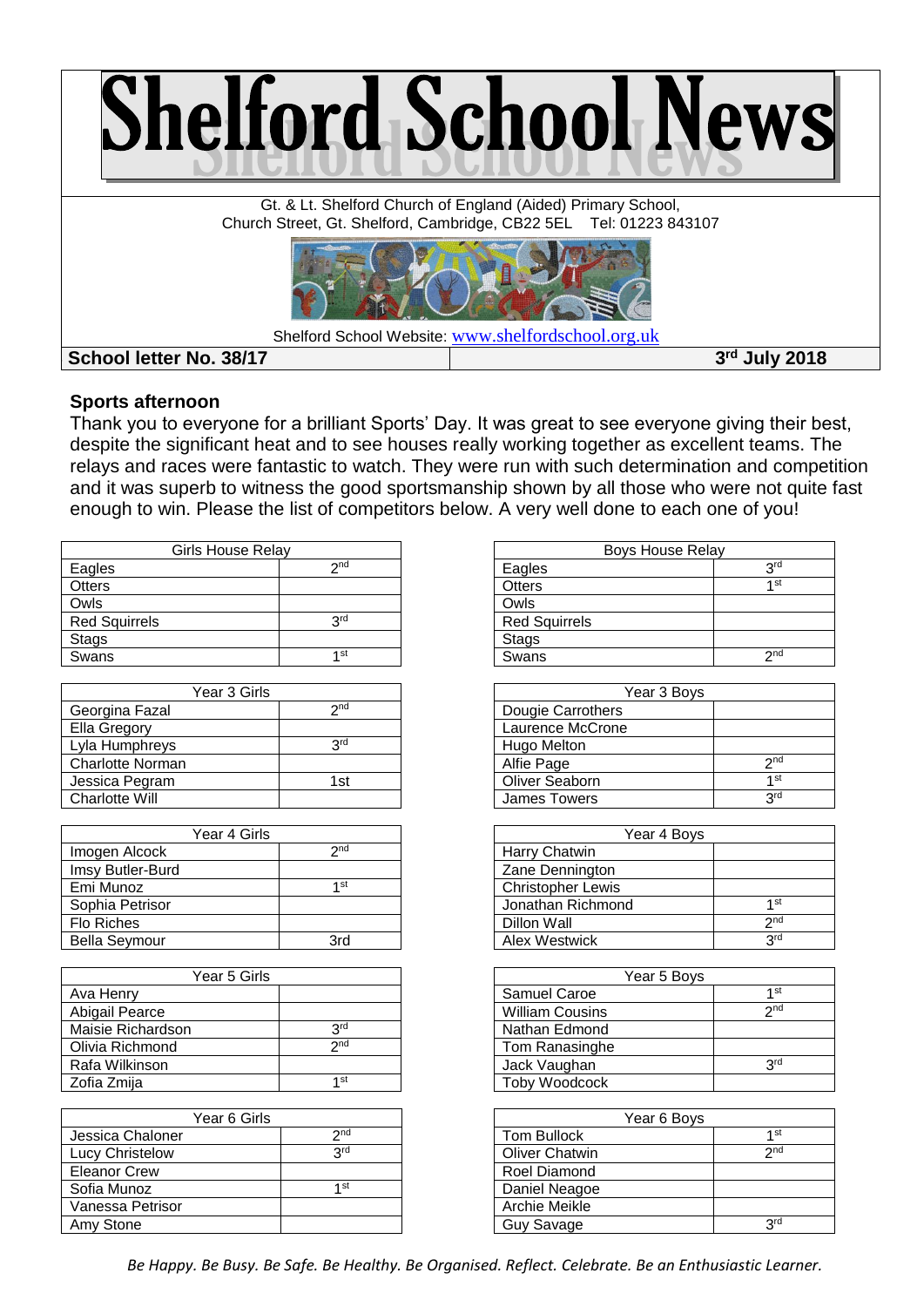Overall: 1st Owls 2nd Otters 3rd Stags (joint 3rd place with Swan) 3rd Swans (joint 3rd place with Stags) 5th Red Squirrels 6th Eagles

## **KS2 Performance ticket allocation**

Since Monday, the KS2 classes have being working hard to create their performance of The Wind in The Willows. There is a sense of urgency, industry and purpose as scenery, props, dance, drama and singing are being prepared and perfected. Keep going everyone – it's going to be great!

A letter will come home with your KS2 child today setting out the arrangements for getting your tickets. Due to fire regulations this is a *ticket only event* - please look out for the letter so that you do not miss out.

### **Catering service**

Thank you to those of you who were able to attend the tasting session after Sports' Day for our new caterer. Leicestershire Traded Services will be in place from September 2018. There will be no change of our three catering staff members (Miss Alderman, Mrs Clark and Ms Starte). Information about informing the service of your child's special dietary requirements relating to diagnosed food allergies is attached. This information, along with other details of the service will also be on our school website shortly. Please do attend to this important task as soon as possible. Thank you.

#### **Packed lunches**

If your child brings a packed lunch to school, please ensure that it contains appropriate, healthy food choices, as we are seeing increasing amounts of food that are not permitted in school. Please note that fizzy drinks, sweets and chocolate bars are not permitted (although a chocolate covered biscuit is permitted). Very importantly, please remember not to include anything that may contain nuts. Thank you for your support in this.

Kind regards, Mrs Evans

#### **Moving up**

The children enjoyed a part of this morning with their new class teacher and TA(s) and were all happy and busy as I went round to check on them. It was lovely also to welcome the new reception children for the first of their visits today.

#### **Not quite retiring!**

I am pleased to let you know that, though Mr Paduano is retiring from full-time class teaching, he will however be around in the school during the next year as he has agreed to cover Mr Cuff's leadership and management release time on Mondays in Year 5 and three specific weeks in the year when Mr Cuff attends Pupil Progress Review meetings. Welcome back, Mr Paduano!

Kind regards, Alison Evans

#### **Checking for Verrucae**

Please can you ensure that you check your child's feet regularly for infections such as verrucae. These are very contagious and could easily be passed on to others. This is especially important at the moment whilst the children are swimming, but any activity where the children are bare foot, e.g. PE, gymnastics, jazz dance, could result in any infection spreading. If you suspect that your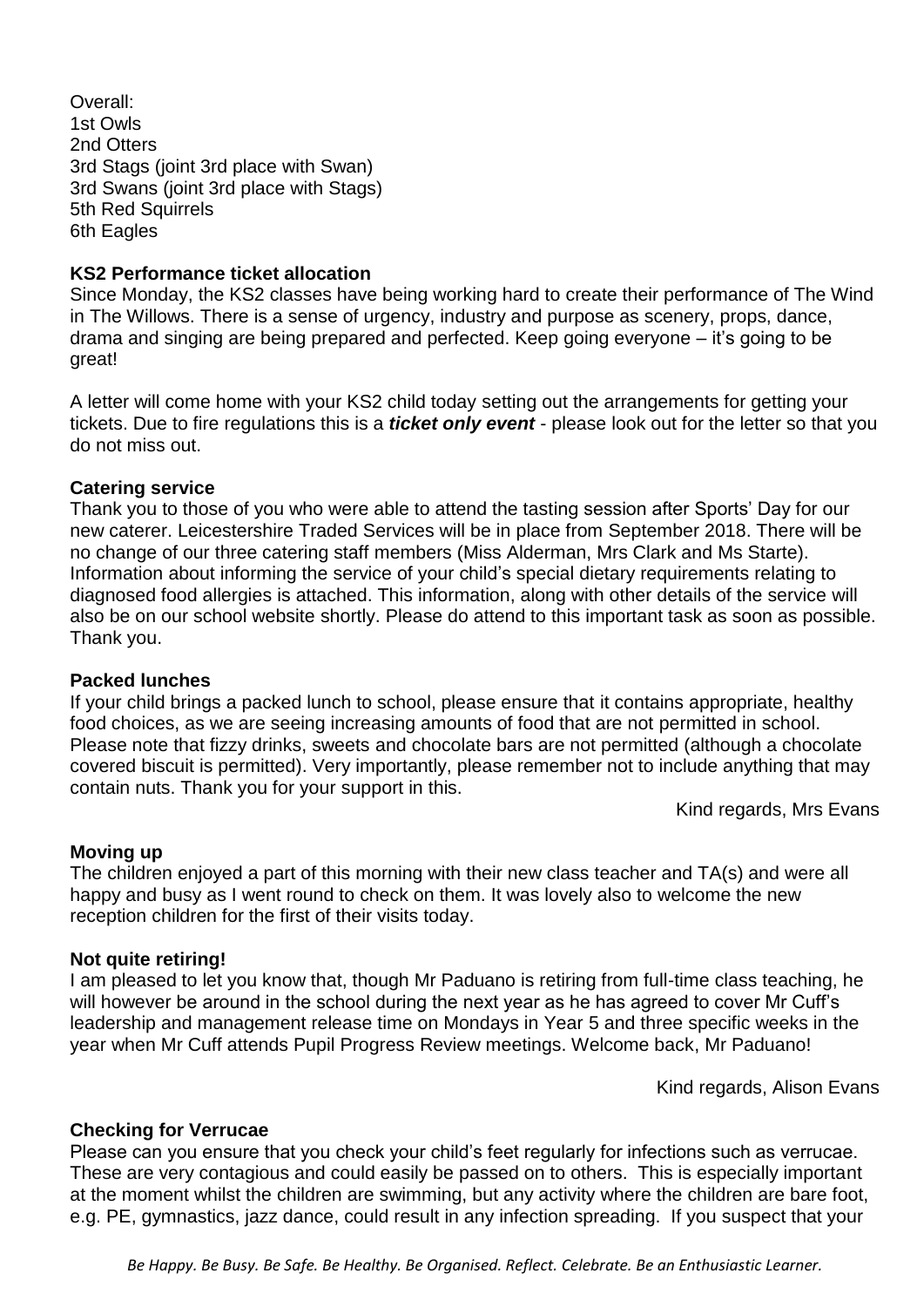child has a verruca, please provide appropriate treatment and ensure that they bring rubber socks to wear during bare foot activities until the verruca is gone.

### **Photos**

If you would like to order a school class or club photo and haven't yet done so, please can you hand your order slip to the office by the end of the day on Thursday.

# **Change to lunch menu next Tuesday (10th July)**

Fish and Chips or Veggie fingers and Chips or Jacket Potato

Choc ice

# **Year 2 choir taster sessions**

These will take place on Friday  $6<sup>th</sup>$  July and Friday 13<sup>th</sup> July from 8.00 - 8.45am. Please do consider sending your child to join Years 3, 4, 5 & 6 to try out this very popular activity in preparation for September. The last choir session for Year 3,4,5 & 6 will take place on Friday 20<sup>th</sup> July at 8.00am.

### **Badminton club**

On Tuesday 3rd, 10th and 17th July both groups need to attend.

# **School uniform orders for next September**

All orders should be made on the Brigade website, [www.brigade.uk.com](http://www.brigade.uk.com/)

# **The current Year 5 class have chosen Royal blue sweatshirts as their Year 6 colour, so please remember to order this rather than red.**

# **Volunteer required for Netball Club**

A volunteer is required to help coach Year 5/6 alongside Mrs Crew on Mondays 3.30-4.30pm. The sessions are fun and it is rewarding to see the children's skills develop. A knowledge of netball is essential along with the requirement to attend each week and the capacity to attend occasional after-school tournaments, two of which are in May. The necessary volunteer application form, DBS checks and induction session can all be easily completed via school. For more information, please enquire at the School office or email [rachel.crew@frog.co.uk](mailto:rachel.crew@frog.co.uk)

There was no celebration assembly this week due to sports day.

#### **Payment for book bags, recorders etc.**

When paying for items available from the office, please **bring the correct money** as the office does not keep any petty cash for change. Prices are as follows:

| <b>Book bags</b> £6.00   Recorder books: £4.00   Recorders: £9 or £16   School hats: £2.50 |  |
|--------------------------------------------------------------------------------------------|--|
|                                                                                            |  |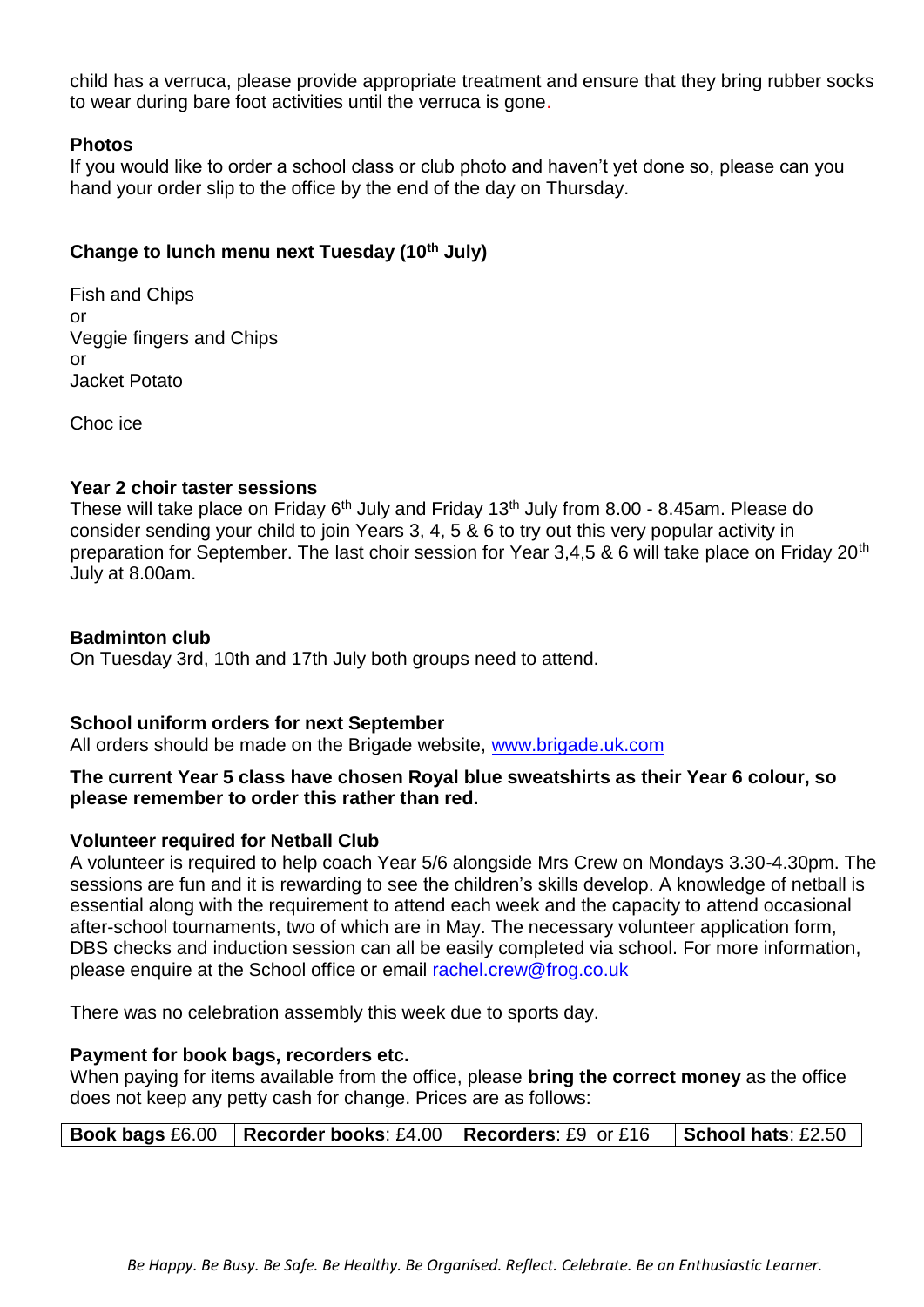# **PTA News**

# **PTA Challenge 2018 – COMPLETE!**

Just in case you haven't already heard through Classlist or at the gate, our PTA Challengers of 2018 completed the 63 mile London to Cambridge on Sunday in 8 hours and cycling in temperatures reaching 30˚C. By doing so they have raised around £1000 for school and £200 for Amnesty International. Bradley and team…THANK YOU!



S



More photos here: [http://tinyurl.com/PTAChallenge18](https://open.classlist.com/wf/click?upn=tUjCqsdGxCGv6cWMmFy6Iz87IdxmbvP1JGlrrk7w14wTIslTx-2Bnc6Kcwmf5vkQdl_3TSG9-2B7RYtuaSwyIygdgSBkG2DMAYZOXTBfUeOphaeMwEM4AtW1F8jUd5pK-2BIlqHqqO5DHMNWLqd5D-2FOg6JAem0jqJ8bTVEpia4K8ONavfvdzXcXkQR3xCUqJggRW7gmHRLZWC3fXBp8U5LRuJG97AZV4BtKsMdlRZlLX9xXr0k9LonkzqA7f7ao5K-2BZF383fGxPlSLu-2BMqyGN0eCVXU9P58gCYnHMm8GV8mG02JETsQk9T2Q0koCPkTARR60-2BIGbStWjUy3HTbjIlyPsW-2B9DrFPqFxjZNEDImgcNeN0p06r6vbHq8OFIplWj8d3kLVWhgLzrh-2FrP8i9dRrT7SP2Fg-3D-3D)

To all the sponsors, including Woodfines, thank you. The team have really appreciated your messages of encouragement and appreciation, and the donations. There is still time left if you would like to add your support [https://mydonate.bt.com/fundraisers/gobradleys.](https://mydonate.bt.com/fundraisers/gobradleys)

# **Kids' Disco tickets**

Collect your tickets from Ali Melton at pickup Weds – Fri this week. The disco is on **Monday 9th July**, KS1 4.15 – 5.30pm and KS2 5.45 – 7.15pm. Tickets £5. All children must be accompanied by an adult (max 6 children per adult). Children from other schools are welcome so please spread the word!

\*\*\*\*\*

\*\*\*\*\*